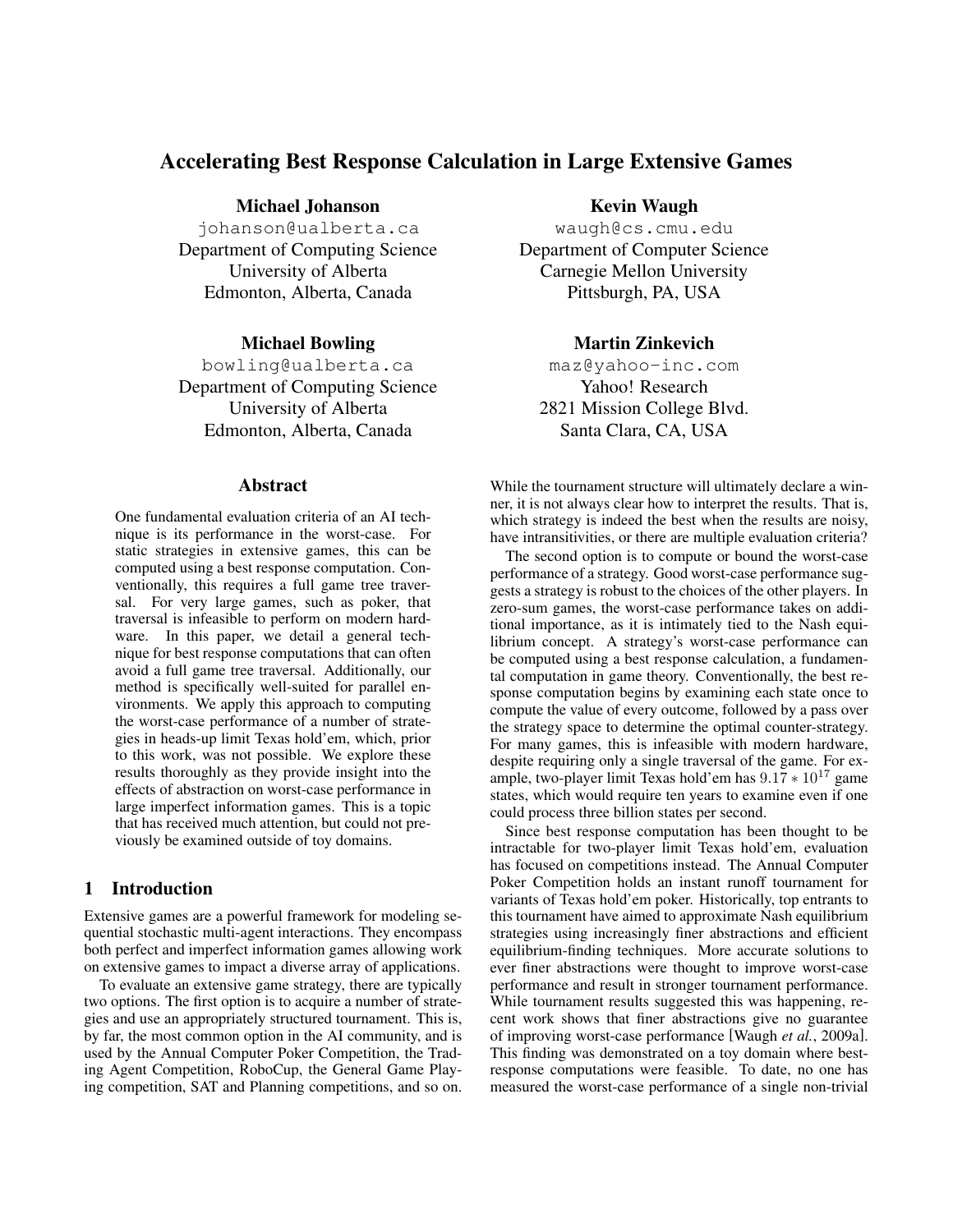strategy in any of the competition events.

In this paper, we describe general techniques for accelerating best response calculations. The method uses the structure of information and utilities to avoid a full game tree traversal, while also being well-suited to parallel computation. As a result we are able for the first time to compute the worstcase performance of non-trivial strategies in two-player limit Texas hold'em. After introducing these innovations, we use our technique to empirically answer a number of open questions related to abstraction and equilibrium approximation. We show that in practice finer poker abstractions do produce better equilibrium approximations, but better worst-case performance does not always result in better performance in a tournament. These conclusions are drawn from evaluating the worst-case performance of over three dozen strategies involving ten total CPU years of computation.

#### 2 Background

We begin with a brief description of an extensive game; a formal definition can be found in [Osborne and Rubinstein, 1994, Ch. 11]. An extensive game is a natural model of interaction between players in an environment. A **history**  $h \in H$ is the sequence of actions taken by all of the players, including the chance player whose actions represent random events such as card deals or dice rolls. A **player function**  $P(h)$  determines which player is next to act. Taking an action  $a$  in a history h produces a new history ha. A subset of all histories are **terminal histories**. At a terminal history  $z$ , the game is over and the players are assigned utilities according to a utility function, where  $u_i(z)$  is the utility for player *i*. If there are two players and the utilities sum to 0 (so  $u_1(z) = -u_2(z)$ ) for all  $z$ ), then we say the game is **zero-sum**. An extensive game can be intuitively thought of as a game tree, where each history is a game state and actions by the players cause transitions to new histories.

In games of imperfect information, some of the actions by the players, or chance, may not be fully revealed. One example is the game of poker, in which chance deals private cards face-down to each player, and these cards determine the utilities at the end of the game. To represent such cases, we use information sets to group indistinguishable histories. If player 1 cannot see player 2's cards, for example, then all of the histories that are differentiated only by player 2's cards are in the same information set for player 1. When a player is to choose an action, their choice only depends on the information set, not the underlying history.

A strategy for a player  $i, \sigma_i \in \Sigma_i$ , is a function that assigns a probability distribution over the actions to each information set  $I$ . When player  $i$  must select an action at  $I$ , they sample an action from the probability distribution  $\sigma_i(I)$ . Note that in games such as poker where the agents alternate positions after each game, an agent will have one strategy to use in each position. A player has a specified position in the game, while an agent has a strategy for every position in the game.

A strategy profile,  $\sigma \in \Sigma$ , consists of a strategy for each player. We use  $\sigma_{-i}$  to refer to all of the strategies in  $\sigma$  except for  $\sigma_i$ . As a strategy profile defines the probability distribution over actions for all of the non-chance players, it is sufficient to determine the expected utility for each player, denoted  $u_i(\sigma)$ . Similarly, we define  $u_i(\sigma_1, \sigma_2) = u_i(\sigma_1 \cup \sigma_2)$ .

A best response is the optimal strategy for player  $i$  to use against the opponent profile  $\sigma_{-i}$ . It is defined as

$$
b_i(\sigma_{-i}) = \operatorname*{argmax}_{\sigma'_i \in \Sigma_i} u_i(\sigma_{-i}, \sigma'_i). \tag{1}
$$

The value of the best response,  $u_i(b_i(\sigma_{-i}), \sigma_{-i})$ , is how much utility the best response will receive on expectation. In two player games, this value is also useful as a worst-case evaluation of the strategy  $\sigma_i$ , as  $u_i(\sigma_i, b_{-i}(\sigma_i))$  is a lower bound on player *i*'s utility on expectation.

Two-player zero-sum games have a **game value**,  $v_i$ , that is the lower bound on the utility of an optimal player in position  $i$ . In this case, we use the term **exploitability** to refer to the difference

$$
\varepsilon_i(\sigma_i) = v_i - u_i(\sigma_i, b_{-i}(\sigma_i)). \tag{2}
$$

The exploitability of a strategy is thus how much additional utility is lost to a worst-case adversary by playing  $\sigma_i$ , instead of a strategy that achieves the game's value. A strategy is unexploitable, or optimal, if this difference is zero.

In large two player zero-sum games such as poker, the value of the game is unknown and is intractable to compute; however, if the players alternate positions, then the value of a pair of games is zero. If an agent plays according to profile  $\sigma$ then its exploitability is

$$
\varepsilon(\sigma) = \frac{u_2(\sigma_1, b_2(\sigma_1)) + u_1(b_1(\sigma_2), \sigma_2)}{2}.
$$
 (3)

A Nash equilibrium is a strategy profile  $\sigma$  that has the property that no player can benefit by unilaterally deviating.

#### Definition 1 σ *is a Nash Equilibrium if*

$$
u_i(\sigma) \ge u_i(\sigma_{-i} \cup \sigma'_i), \forall i \in N, \forall \sigma'_i \in \Sigma_i.
$$
 (4)

In two player zero-sum games, a Nash equilibrium is unexploitable: against any opponent the strategy will win no less than the value of the game. However, in large games it may be intractable to compute such a strategy. In such cases, an aligned goal is to attempt to approximate an equilibrium with a low exploitability strategy, thus bounding its worst-case performance. Various abstraction and equilibrium computation methods have been applied to making what were hoped to be good equilibrium approximations. While many of these have been applied to building strategies for two-player limit Texas hold'em, it has been previously infeasible to evaluate their worst-case performance in such a large domain.

#### 3 Conventional Best Response

Conventionally, a best response can be easily computed through a recursive tree walk that visits each game state once. To illustrate this algorithm, we will refer to Figure 1, which presents four views of the simple game of 1-Card Poker. Consider the diagram labelled "Game Tree", which represents the exact state of the game. The game begins at the root, where the white circle nodes represent chance privately giving one card to Player 1. The children, black circles, represent chance privately giving one card to Player 2. Descending through the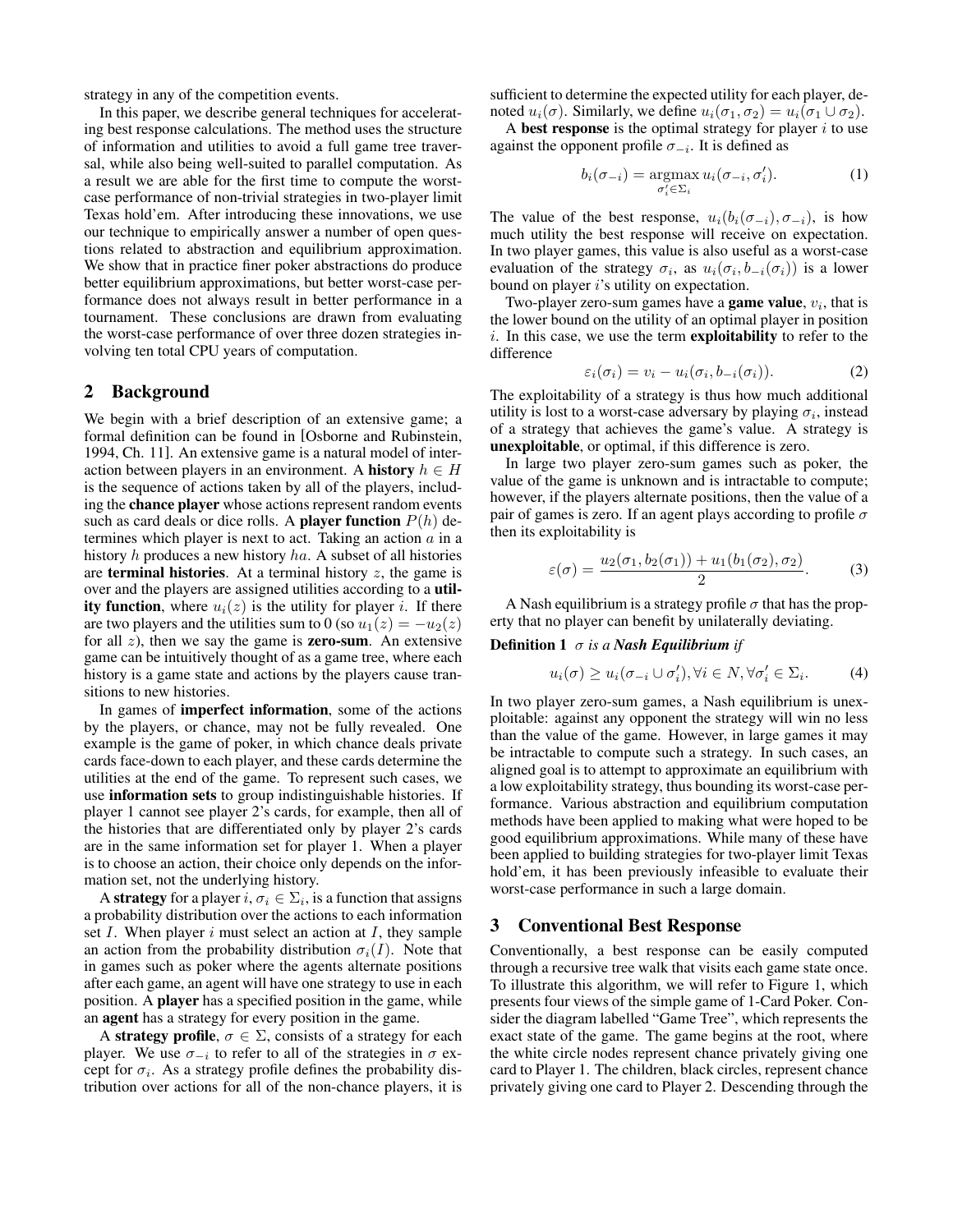

Figure 1: Four trees for the game of 1-Card Poker.

tree, the white and black squares represent players 1 and 2 respectively making public betting actions, before arriving at the terminal nodes, represented by triangles.

Since there is private information in this game, each player has a different view of the game, which is represented by the "P1 Information Set Tree" and "P2 Information Set Tree" diagrams. In these diagrams, the private information provided to the opponent by chance is unknown, and so the black and white circles for the opponent have only one child. Each node in these trees represents a set of game states that the player cannot distinguish. For example, if Player 1 reaches the terminal node labelled 'A' in their information set tree, they cannot determine whether they are in the game tree node labelled 'A,X' or 'A,Y', as these nodes are distinguished only by the opponent's private information, while all of the public actions leading to these nodes are identical.

Consider computing a best response from Player 2's perspective. We will do a recursive tree walk over their information set tree. At a terminal node, such as the one labelled 'X', we must consider all of the game states that the game could actually be in: ' $A, X$ ' or ' $B, X$ '. Specifically, we need to know the probability that the opponent would reach the nodes 'A' and 'B' in their tree, according to their strategy being used at their earlier decision points and chance's strategy; we will call this vector of probabilities the reach probabilities. Given these probabilities, we can compute the unnormalized value for us reaching 'X' to be the sum over the indistinguishable game states of each game state's utility times that game state's reach probability. We then return this value during our tree walk. Recursing back through our choice nodes, the black squares, we will pick the highest valued action to create our best response strategy, and return the value of this action. At opponent choice nodes and chance nodes, the white squares and circles, we simply return the sum of the child values. When we return to the root, the returned value is the value of the best response to the opponent's strategy. Performing this computation from each position gives us both best response values, and thus by Equation 3, the exploitability of the strategy.

Note that there is an obvious enhancement to this algorithm. Instead of recomputing the opponent's vector of reach probabilities at each terminal node, during our recursive tree walk we can pass forward a vector containing the product of probabilities of the earlier actions in the tree. This allows us to query the opponent's strategy once for each of its earlier actions and reuse the strategy's action probability at all of its descendent terminal nodes. In large domains, the opponent's strategy might be many gigabytes and be stored on disk or otherwise have a nontrivial cost to do such queries, and it is important to take advantage of opportunities to cache and reuse these computed values. Thus, our recursive tree walk will pass forward a vector of reach probabilities for the states in an information set, and return the value for reaching an information set.

# 4 Accelerated Best Response

The conventional best-response computation visits each game state exactly once, and is thus seemingly efficient. However, in large games such as Texas hold'em poker, with  $10^{18}$  states, having to visit each state once makes the computation intractable. In this section, we will show four ways that this conventional algorithm can be accelerated: (1) traversing a different type of tree, which allows more opportunities for caching and reusing information; (2) using properties of the game's utilities to efficiently evaluate terminal nodes of the public tree; (3) use game-specific isomorphisms to further reduce the size of the expanded tree; (4) solving independent sections of this new tree in parallel.

Public State Tree. We begin by presenting the heart of the accelerated best response algorithm.

Definition 2 (Public State) *We call a partition of the histories,*  $P$ *, a public partition and*  $P \in P$  *a public state if* 

- *no two histories in the same information set are in different public states (i.e., if information is public, all players know it)*
- *two histories in different public states have no descendants in the same public state (i.e., it forms a tree), and*
- *no public state contains both terminal and non-terminal histories (we call a public state with terminal histories a terminal public state).*

Informally, a public state is defined by all of the information that both players know, or equivalently, what the game looks like to an observer that knows no private information. Like the histories, it forms a tree that we can traverse. Though it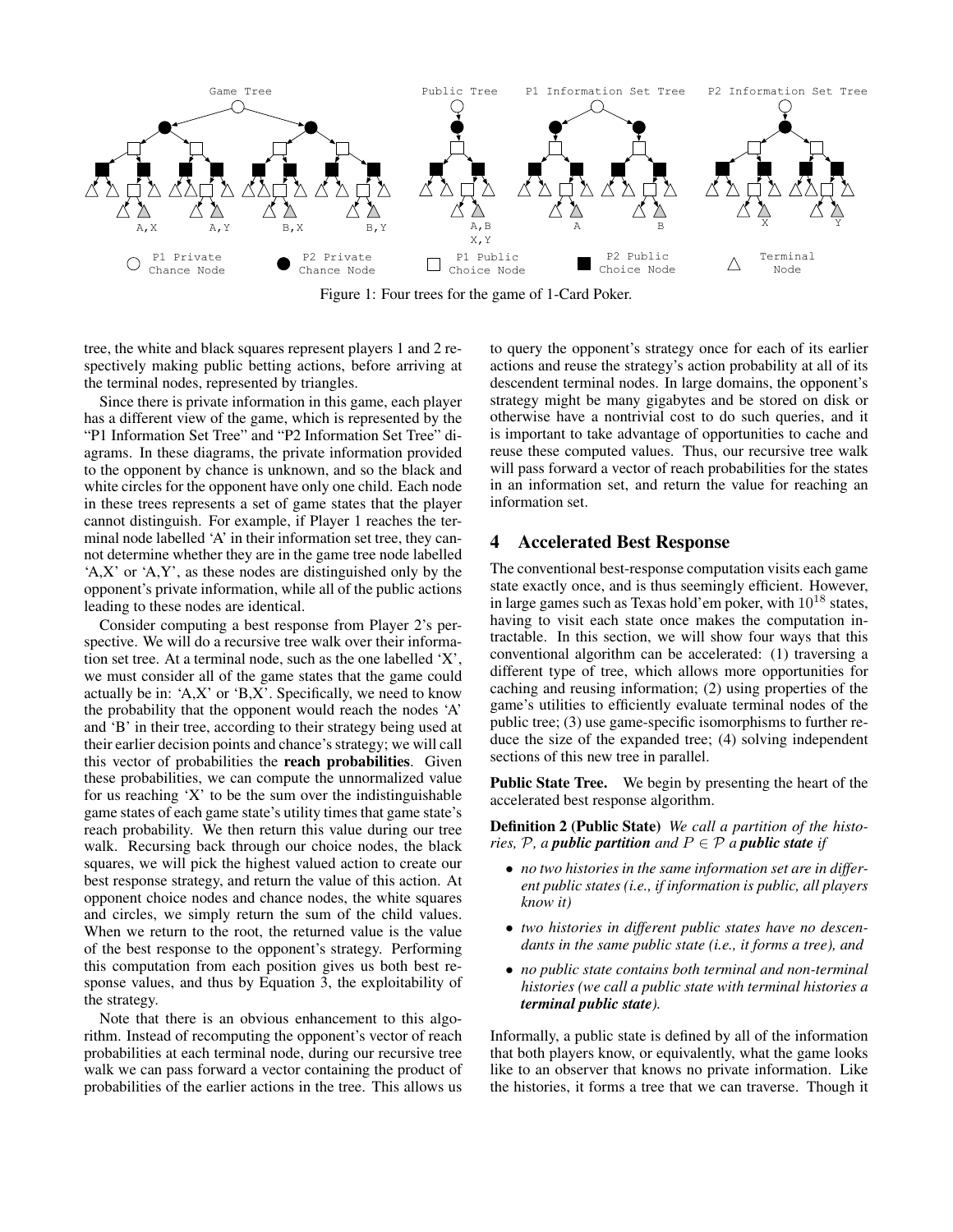is not provided by an extensive game's description, it is trivial to come up with a valid public information partition, and many games have a natural notion of public information. Following our earlier example of 1-Card Poker, Figure 1 shows an example of the public tree, beside the much larger game tree.

In our earlier example illustrating the conventional algorithm, we used Figure 1 to describe that when we are at terminal node X, we do not know if the opponent is at node A or B, and so we must compute the reach probabilities for the opponent and chance reaching each of these states. However, there is an important opportunity to reuse these probabilities; just as we cannot distinguish between their private states, the opponent cannot distinguish if we are at node X or node Y, and so the reach probabilities are identical when we are in either state.

The public tree provides a structured way to reuse these computed probabilities. Every node in the public tree represents a set of game states that cannot be distinguished by an outside observer, and also partitions the information sets for the players. Instead of finding a best response by walking over the information set tree, as in the conventional algorithm, we will instead recursively walk the much smaller public tree. When we reach a terminal node such as the one labelled "A,B,X,Y" in Figure 1, we know that player 1 could be in nodes A or B as viewed by player 2, and that player 2 could be in nodes X or Y as viewed by player 1. From player 2's perspective, we can calculate the vector of player 1's reach probabilities for A and B once, and reuse these probabilities when computing the value for both X and Y. Instead of passing forward a vector of reach probabilities and returning a single value for the one information set being considered, as we do in the conventional algorithm, we will instead pass forward a vector of reach probabilities and return a vector of values, one for each of our information sets in the public state. At our decision nodes, we will pick the best action for each information set by recursing to get a vector of values for each action, and return a vector where each entry is the max of that entry across the action value vectors. At opponent decision nodes and chance nodes, we will recurse to find the child value vectors, and return the vector sum of these vectors. At terminal nodes, the value for each information set can be found by evaluating each one at a time, as in the conventional algorithm, although later we will present a faster technique that produces the same values.

Thus, the public tree walk performs exactly the same computations as the conventional algorithm, and only the order of these computations has changed so that we can more efficiently reuse the queries to the opponent's strategy. In a game like Texas hold'em where each player has up to 1326 information sets in each public state, this allows us to avoid 1325 unnecessary strategy queries. As previously mentioned, if querying the opponent's strategy is nontrivial and forms a bottleneck in the computation, the speed advantage is substantial, as it may do as little as  $\frac{1}{1326}$  times as much work. In practice, we estimate that this change may have resulted in a 110 times speedup.

Efficient Terminal Node Evaluation. The second way to accelerate the calculation involves improving the terminal public state utility calculation by exploiting domain specific properties of the game. When reaching terminal public states during the traversal, we have a vector of probabilities for the opponent reaching that public state with each of their information sets, and need to compute the value of each of our information sets. A naive approach is to consider each pair of information sets in the public state. This is an  $O(n^2)$  computation, assuming  $n$  information sets per player. However, games of interest typically have structure in their payoffs. Very often this structure can allow an  $O(n)$  computation at the terminal nodes, particularly when the distribution over the players' information sets are (nearly) independent.

*Example 1.* Suppose the players' information sets are factorable and only some of the factors affect the utilities at any particular public state. For example, in a negotiation game, a player may have information that affects the utility of many different negotiated outcomes, but only the information associated with the actual negotiated outcome affects that public state's utility. If the number of *relevant information sets* √ is only  $O(\sqrt{n})$  and the information sets are independently distributed, then the  $O(n^2)$  computation can be done in only  $O(n)$  time.

*Example 2.* Suppose the players' information sets make independent and additive contributions to the best-response player's utility. For example, consider a game where goods are being distributed and the players have independent estimates for a good's true value. If the player's utility is the true value of the acquired goods, then each player's estimate is making an independent contribution. In such a situation, the expected opponent's contribution can be first computed independently of the best-response player's information set, allowing the whole utility calculation to be completed in  $O(n)$ time.

*Example 3.* Suppose we can sort each players' information sets by "rank", and the utility only depends upon the relative ordering of the players' ranks. This is exactly the situation that occurs in poker. For the moment, let us assume the distribution of the players' ranks are independent. In this case, evaluating each of our information sets requires only  $O(n)$  work. We know that our weakest information set will be weaker than some of the opponent's hands, equal to some, and better than some. We keep indices into the opponent's ordered list of information sets to mark where these changes occur. To evaluate our information set, we only need to know the total probability of the opponent's information sets in these three sections. After we evaluate one of our information sets and move to a stronger one, we just adjust these two indices up one step in rank.

This approach can be used in cases where the players' hidden information is independent. However, even if the information sets are dependent, as in poker where one player holding a card excludes other players from holding it, we may still be able to do an  $O(n)$  evaluation. We will use the game of Texas hold'em as an example. In this game, a 52-card deck is used, five cards are revealed, and each player holds two cards. We proceed as before, and evaluate each of our (47 choose 2) possible hands, considering all (47 choose 2)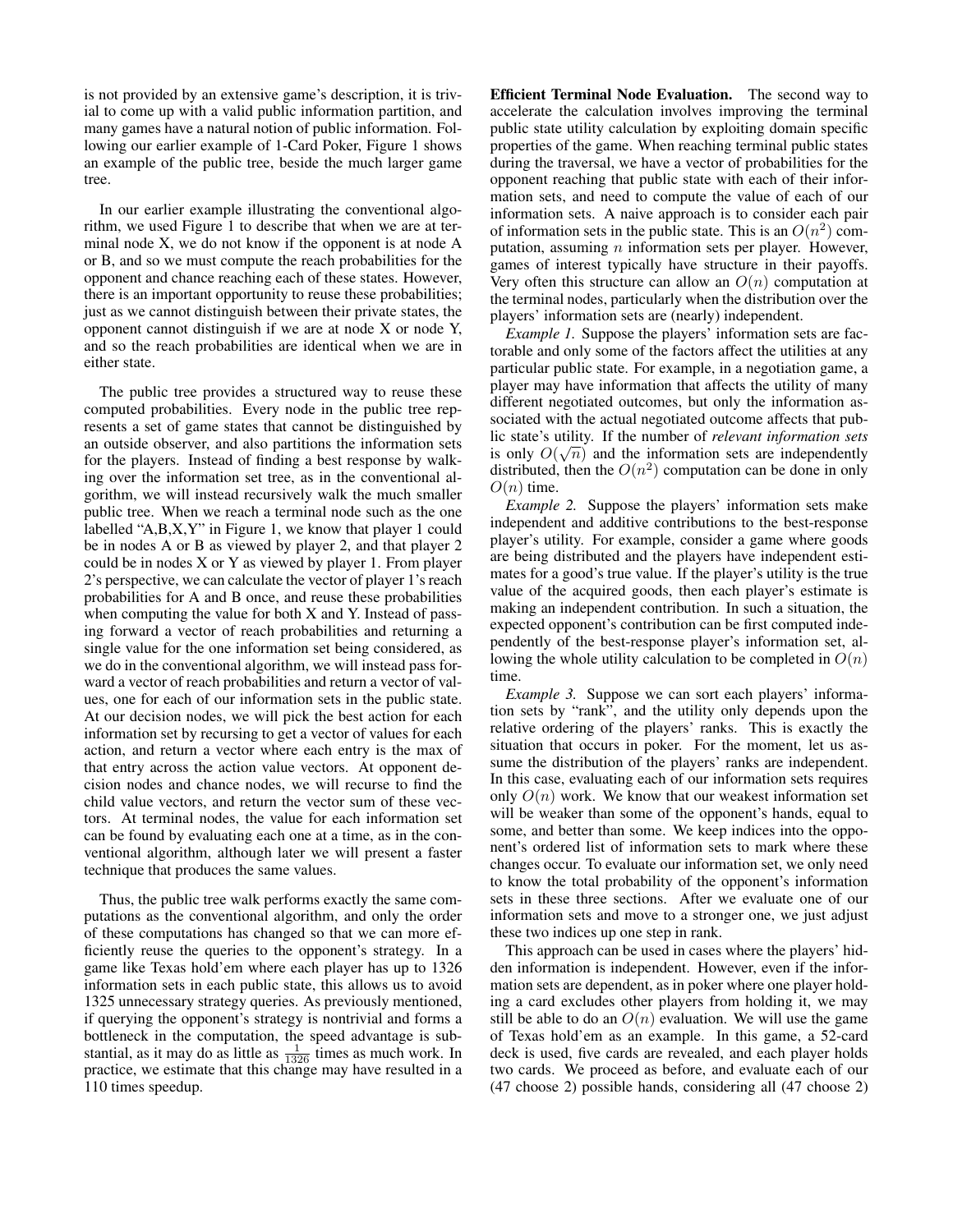hands for the opponent. However, some of the opponent's hands are not possible, as their cards overlap with ours. Using the inclusion-exclusion principle, when computing the total probability of hands better and worse than ours, we subtract the total probability of opponent hands that include either of our cards. The opponent hand that uses both of our cards has then been incorrectly subtracted twice, so we correct by adding its probability back again. This  $O(n)$  procedure results in exactly the same value as the straightforward  $O(n^2)$ evaluation. In games such as poker, the ordering of the information sets may not be known until the final action by the chance player is revealed. In such cases, the information sets must be sorted after this occurs, resulting in an  $O(n \log n)$ sorting procedure followed by the  $O(n)$  terminal node evaluation. However, the  $O(n \log n)$  sorting cost can be paid once and amortized over all of the terminal node evaluations following the final chance event, reducing its cost in practice. In Texas hold'em, this  $O(n \log n)$  evaluation runs 7.7 times faster than the straightforward  $O(n^2)$  evaluation.

Game-Specific Isomorphisms. The third way to accelerate the calculation depends on leveraging known properties of a strategy. In some games, there may be actions or events that are strategically equivalent. This is true in many card games, where the rank of a card, but not its suit, indicates strength. For example, a 2 $\heartsuit$  may be equivalent to a 2 $\spadesuit$ , at least until additional cards are revealed; if the chance player later reveals a 3 $\spadesuit$ , 2 $\spadesuit$  may then be stronger than a 2 $\heartsuit$ . We call such sets of equivalent chance actions isomorphic, and choose one arbitrarily to be canonical. If the domain has this property and if the strategy being evaluated is the same for every member of each set of isomorphic histories, then the size of the public state tree can be greatly reduced by only considering canonical actions. On returning through a chance node during the tree walk, the utility of a canonical action must be weighted by the number of isomorphic states it represents. In Texas hold'em, this reduction results in a public state tree 21.5 times smaller than the full game.

Parallel Computation. The fourth and final way in which we accelerate the calculation is to choose subtrees of the public tree that can be solved independently. We rely on the fact that the graph of public states forms a tree, as required by Definition 2, and computing a value vector at a public state requires only the vector of probabilities for the opponent to reach this public state and computations on the subtree of public states descendent from it. Given this, any two public states where one is not descendent from the other will share no descendents and thus have no computations in common, and so can be solved in parallel. For example, when reaching a public chance event during a public tree walk, all of the children could be solved in parallel and the value vector returned as normal once each subtree computation has finished.

In Texas hold'em poker, one natural choice of a set of independent subgames to solve in parallel is at the start of the second round, called the "flop". There are 7 nonterminal action sequences in the first round and 1755 canonical public chance events at the start of the flop, resulting in 12,285 independent subgames for each position, and 24,570 subgames total. Using the accelerated best response technique described above, each subgame requires approximately 4.5 minutes on average to solve, resulting in a 76 cpu-day sequential computation. Since these subgames are independent, a linear speedup can be achieved by using 72 processors to solve the set of subgames in just over a day. When all of the subgames are complete, walking the small tree from the root to the start of the subgames requires less than a minute to complete.

The four methods described above provide orthogonal speed enhancements over the conventional best response algorithm. By combining them, we can now compute the value of a best response in just over a day, in a domain where the computation was previously considered intractable.

# 5 Application to Texas Hold'em Poker

Our new ability to calculate the exploitability of strategies in large extensive games allows us to answer open questions about abstraction and approximate equilibria which have been raised by the computer poker community. The Annual Computer Poker Competition, which was started in 2006, has popularized poker as a challenging testbed for artificial intelligence research. Annually, over two dozen poker-playing programs are submitted to the competition. Although many approaches are used, the most popular technique is to approximate an unexploitable Nash equilibrium strategy. However, the smallest and most popular variant of poker in the competition, heads-up Limit Texas hold'em, has  $9.17 \times 10^{17}$ game states, rendering the computation of an exact solution intractable. Instead, a compromise is made that is common to many large domains in artificial intelligence: a smaller abstract game is constructed and solved, and the resulting abstract strategy is used in the real game.

With this approach, the competitors have made substantial progress in discovering more efficient game solving techniques, such as Counterfactual Regret Minimization [Zinkevich *et al.*, 2008] and the Excessive Gap Technique [Hoda *et al.*, 2010]. More efficient algorithms and more powerful hardware has allowed for larger, finer-grained abstractions to be solved. These new abstractions have involved imperfect recall and a focus on public information [Waugh *et al.*, 2009b], and k-means-clustering-based approaches that better model the real game [Gilpin and Sandholm, 2007]. This line of work has been motivated by an intuition that larger, finergrained abstractions will produce less exploitable strategies.

Unfortunately, recent work has shown this intuition to be unreliable. In a toy poker game, counterexamples were found where refining an abstraction to a finer-grained one produced strategies that were dramatically more exploitable [Waugh *et al.*, 2009a]. These abstraction pathologies, if present in Texas hold'em, could result in highly exploitable agents. As the best response calculation was until now intractable, their possible effect has been unknown.

In the next section, we will present results from our best response technique in two-player limit Texas hold'em. In particular, we aim to answer three key questions from the computer poker community. First, how exploitable are the competition's approximations to equilibrium strategies? Second, is progress being made towards the goal of producing an unexploitable strategy? Third, do abstraction pathologies play a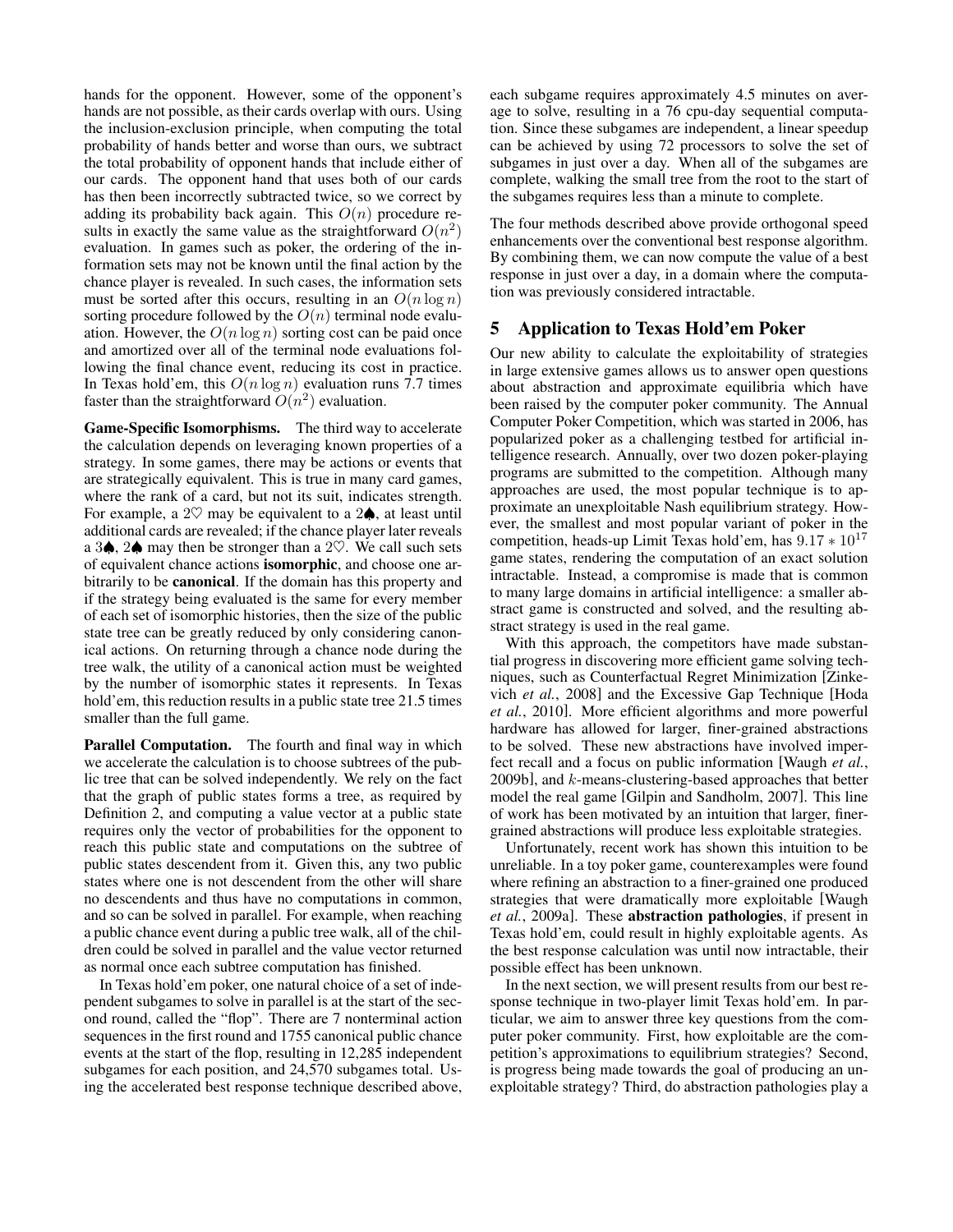| <b>Agent Name</b>   | Exploitability $(mb/g)$ |
|---------------------|-------------------------|
| Always-Fold         | 750                     |
| Always-Call         | 1163.48                 |
| Always-Raise        | 3697.69                 |
| 50% Call, 50% Raise | 2406.55                 |

Table 1: Four trivial Texas Hold'em Poker agents.

| Name                  | vs(4)       | Exploitability $(mb/g)$ |
|-----------------------|-------------|-------------------------|
| $(1)$ Hyperborean.IRO | $-3 + 2$    | 135.427                 |
| (2) Hyperborean.TBR   | $-1 + 4$    | 141.363                 |
| (3) GGValuta          | $-7 \pm 2$  | 237.330                 |
| (4) Rockhopper        |             | 300.032                 |
| $(5)$ GS6.IRO         | $-37 \pm 6$ | 318.465                 |
| $(6)$ PULPO           | $-9 \pm 2$  | 399.387                 |
| (7) Littlerock        | $-77 \pm 5$ | 421.850                 |

Table 2: Agents from the 2010 Computer Poker Competition. The "vs (4)" column shows the performance and 95% confidence interval against the top-ranked agent in the competition. The "Exploitability" column shows the expected value of the best response to the agent.

large role in Texas hold'em? In addition, we will raise new issues related to abstraction and equilibria that these experiments have revealed.

### 6 Results in the Texas Hold'em Domain

We will begin by presenting the exploitability of several trivial Texas hold'em agents, shown in Table 1, to give context to later results. All of our results are presented in milliblinds per game (mb/g) won by the best response, where a milliblind is 0.001 big blinds, the unit of the largest ante in Texas hold'em. Note that the exploitability values presented are precise to within floating-point inaccuracies. The "Always Fold" agent always chooses the fold action to surrender the game. Thus, its exploitability is trivially calculable to be 750 mb/g without our analysis. However, the exploitability of the "Always-Call", "Always-Raise", and "50% Call 50% Raise" agents are not trivially computable. The exploitability of "Always-Raise" has been independently computed [mykey1961, 2007] and matches our result after changing units, but to our knowledge, our analysis is the first for "Always-Call" and "50% Call 50% Raise". For comparison, a rule-of-thumb used by human poker professionals is that a strong player should aim to win at least 50 mb/g.

Computer Poker Competition Results. The Annual Computer Poker Competition is a driving force behind recent research into equilibrium-finding and abstraction techniques. However, due to the computational complexity of computing a best response using conventional techniques, the worst-case performance of the agents was unknown. With the cooperation of the agents' authors, we have used our technique to calculate the exact exploitability of some of the agents that competed in the 2010 ACPC. These results are presented in Table 2. A complete table of the agents' relative performance can be found on the competition's website [Bard, 2010].

From Table 2, we see that there is a wide range in exploitability between these agents, even though the first five



Figure 2: Exploitability of the University of Alberta's competition strategies over a four year span.



Figure 3: Abstraction size versus exploitability.

appear to be similar from the tournament results. This suggests that while this one-on-one performance gives us a bound on the exploitability of a strategy, it does not indicate how far away from optimal a strategy is. Note that the PULPO strategy is not explicitly attempting to approximate an unexploitable strategy as the other agents are; it uses a pure strategy that gives up exploitability in return for better one-on-one performance against weak opponents. In fact, PULPO was the winner of the 2010 Bankroll event, in which agents attempt to maximize their utility against the other competitors. If the goal is to create an agent that performs well against other agents, having the lowest exploitability is not sufficient to distinguish a strategy from its competitors, or to win the competition.

Abstraction Pathologies. As we mentioned in Section 5, toy domains have shown that increasing one's abstraction size (even strictly refining an abstraction) does not guarantee an improvement, or even no change, in worst-case performance. Instead, examples in these domains show that even strict refinements can result in more exploitable strategies. With the accelerated best response technique, we can now for the first time explore this phenomenon in a large domain. In Figure 2, we present an analysis of the University of Alberta Computer Poker Research Group's entries into the Annual Computer Poker Competition and two Man-vs-Machine competitions over a period of four years. Over time, improvements in the implementation of our game solving algorithm [Zinkevich *et al.*, 2008] and access to new hardware have allowed for larger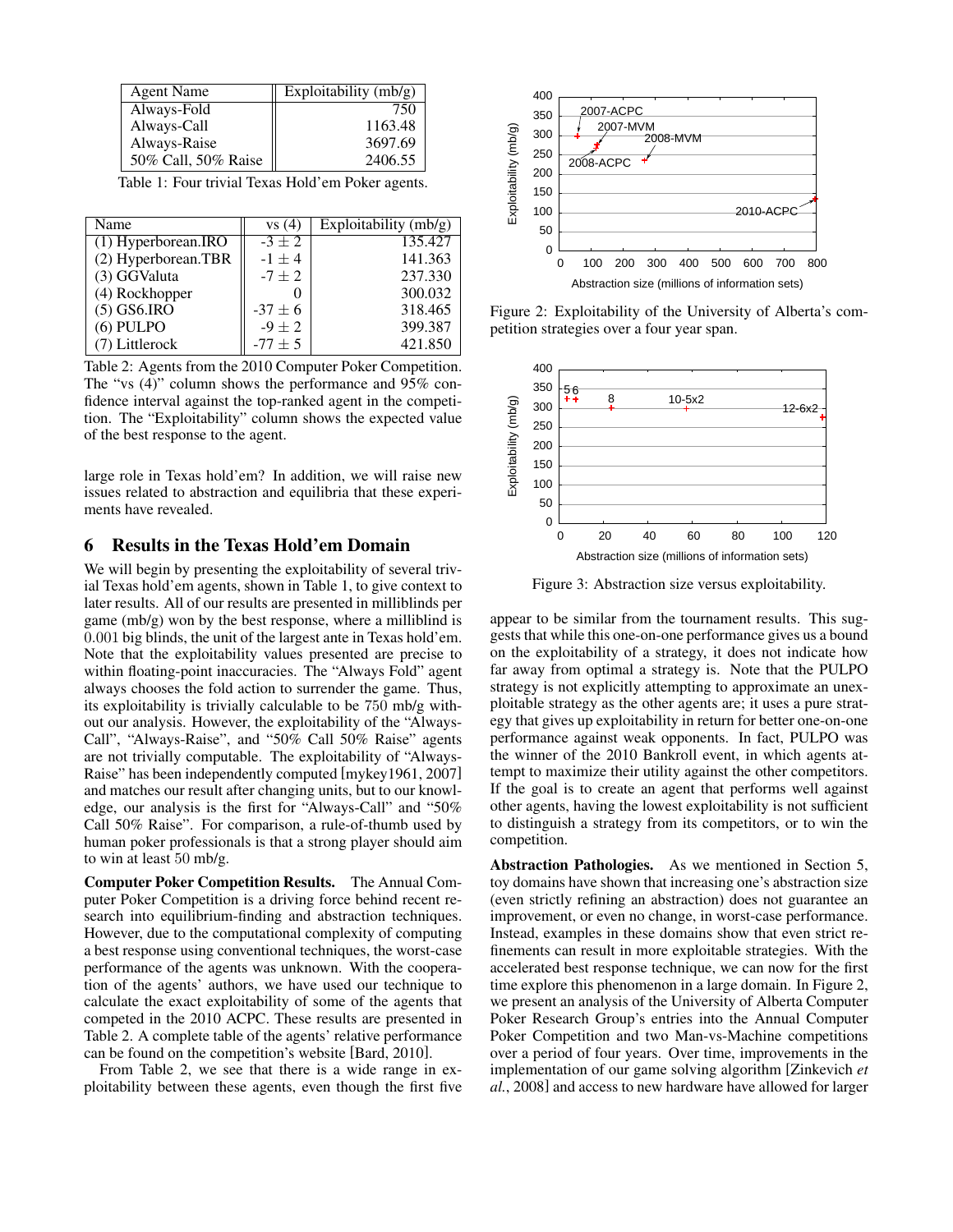

Figure 4: Four different abstraction techniques as the size of the abstraction varies.

abstractions to be created and solved. This increased abstraction size has also allowed for more complex abstraction techniques that use new domain features. In turn, this has led to a consistent decrease in the exploitability of the strategies.

In Figure 3, we consider increasing sizes of abstractions generated by one particular abstraction methodology (Percentile Hand Strength) using the Counterfactual Regret Minimization algorithm [Zinkevich *et al.*, 2008] to solve the abstraction. At each chance node, the possible outcomes are ranked according to the Expected Hand Strength Squared  $(E[HS<sup>2</sup>] )$  metric and divided equally into a number of buckets. For the larger 10-5x2 and 12-6x2 bucket abstractions, the hands were first divided into 5 and 6 buckets respectively according to the  $E[HS^2]$  metric then each was further split into 2 buckets according to the  $E[HS]$  metric. This means that we have two examples of strict refinement as described by [Waugh *et al.*, 2009a]: 10-5x2 is a strict refinement of 5, and 12-6x2 is a strict refinement of 6. In the chart, we see that increasing the size of the abstraction provides a consistent, albeit small improvement.

Finally, in Figure 4, we show the results of varying the abstraction size for four different abstraction techniques. The "PR Perc.  $E[HS^2]$ " abstraction technique has perfect recall and uses the Percentile Hand Strength technique as described in [Zinkevich *et al.*, 2008]. The "IR Public Perc.  $E[HS^2]$ " abstraction technique uses imperfect recall and public information as described in [Waugh *et al.*, 2009b]. The two "k-Means" abstraction families also use imperfect recall and the same public buckets, and also use a k-means-clustering technique based on a player's hand's expected value and its potential to improve. In all four cases, increasing the abstraction size results in lower exploitability.

From Figures 2, 3 and 4, it appears that the abstraction pathologies encountered in small games do not appear to be common in the types and sizes of abstractions used in limit Texas hold'em. In these experiments, using one abstraction technique and solving increasingly larger games results in consistent decreases in exploitability. While diminishing returns affect the result, this decline appears predictable.

Tilting the payoffs. While Nash equilibrium approximations are robust against any opponent, they do not exploit all of the mistakes made by their opponents. Human domain knowledge in poker suggests that an "aggressive" strategy

| Name      | Abs. Size | Tilt $%$       | Exploitability $(mb/g)$ |
|-----------|-----------|----------------|-------------------------|
| Pink      | 266m      | 0,0,0,0        | 235.294                 |
| Orange    | 266m      | 7,0,0,7        | 227.457                 |
| Peach     | 266m      | 0,0,0,7        | 228.325                 |
| Red       | 115m      | $0, -7, 0, 0$  | 257.231                 |
| Green     | 115m      | $0, -7, 0, -7$ | 263.702                 |
| Reference | 115m      | 0.0.0.0        | 266.797                 |

Table 3: Analysis of the 5 component strategies in the "Polaris" agent that competed in the 2008 Man Machine Poker Championship. "Tilt %" shows the percent added to a player's payoff when they win a showdown, lose a showdown, fold, or win due to their opponent folding. "Exploitability" is calculated in the unmodified game.



Figure 5: Exploitability of strategies when a bonus is added to the winner's utility.

that chooses betting options more frequently, while making an exploitable mistake, may perform better against weak opponents. In 2008's Man-vs-Machine competition, the Polaris agent included off-equilibrium aggressive strategies that were created by running the counterfactual regret minimization algorithm on a variety of non-zero-sum games that asymmetrically increased the payoff for the winner or decreased the penalty for the loser. We refer to such slight modifications as tilting the game, and the resulting strategy as a tilt. Table 3 shows the five colour-named component strategies used in Polaris, along with the percent modification to the payoffs for when a player wins a showdown, loses a showdown, loses by folding, and wins by the opponent folding. Thus, the "Orange" agent believes it gets 7% more whenever it wins, and pays the normal penalty when it loses. "Pink" was an unmodified equilibrium; "Red" and "Green" used a smaller abstraction, and so an equilibrium in their space is listed for comparison.

Surprisingly, the resulting strategies were each slightly less exploitable in the untilted real game than "Pink", the abstract equilibrium. To further investigate this effect, we used the "Orange" tilt, which affects only the winner's payoffs, and varied the modification from -25% to 25% in one of our smaller new abstractions. The results of this experiment are shown in Figure 5. An equilibrium in this abstraction (at 0%) is exploitable for 267.235 mb/g, while a tilt of 4% reaches 261.219 mb/g and 7% reaches 261.425 mb/g. One possible explanation is that the change in the resulting strategies masks